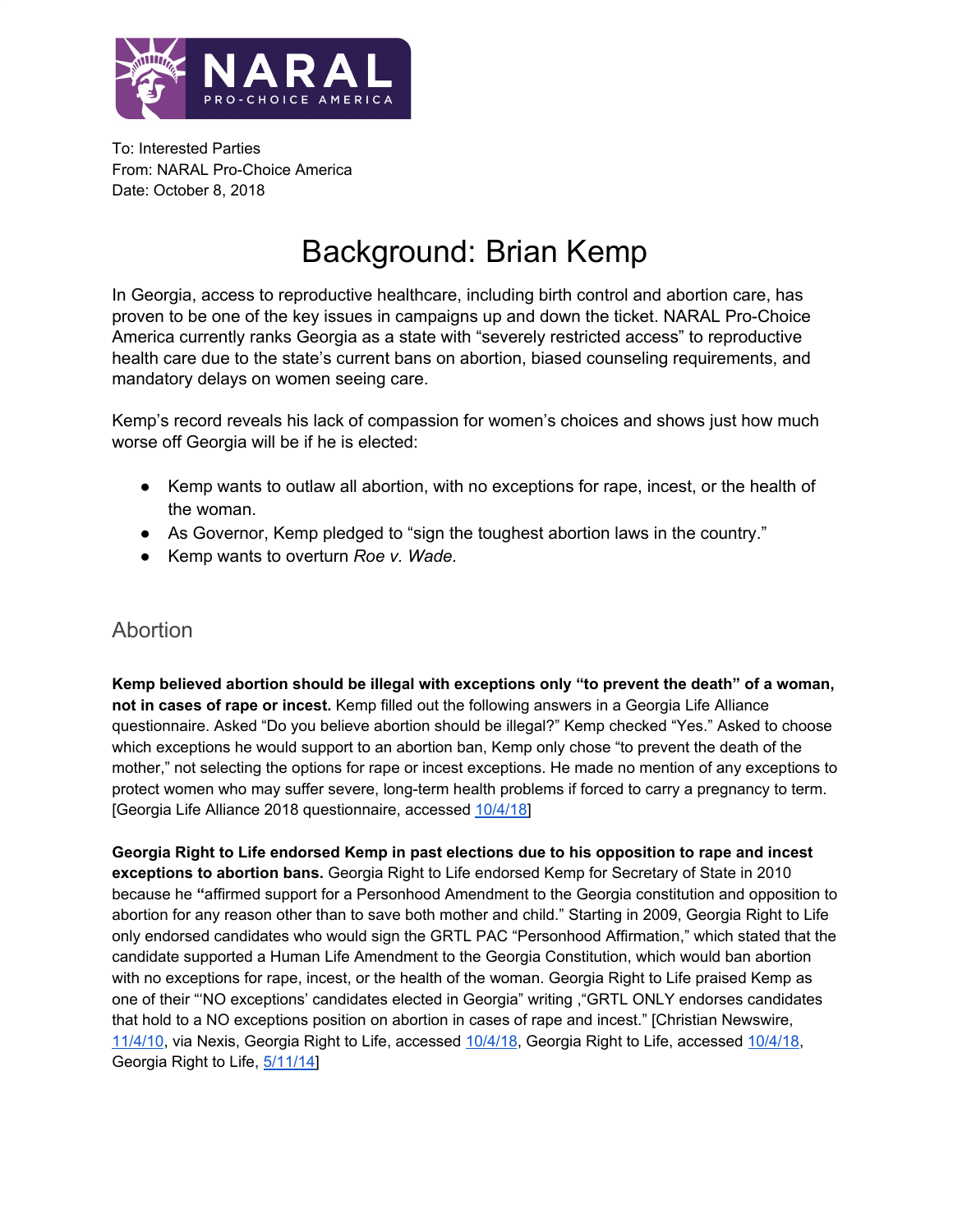

**Kemp vowed to "sign the toughest abortion laws in the country" as Governor**. Kemp wrote on Facebook, "I back Mississippi's ban on abortions after fifteen weeks and vow to sign the toughest abortion laws in the country as your next governor. **If abortion rights activists want to sue me...bring it!** I'll fight for life at the Capitol and in the courtroom." [Facebook, [3/19/18;](https://www.facebook.com/BrianKempGA/posts/10155471114506275?__xts__[0]=68.ARDWAvtpKl-z11xZY9sCqBEoN_3Oy9nJa2UL3YnodcstP9Qf8oBkP_yL1IZndq3LQRrttYINiCvPZdi_jMhj6wCxIqlJalir-0ghvUSCgzkPGEgi5VLZb-PtEDlSma5d9vDyGISbK50VgfTc7NXlrxxRquAvvYBKdXU95Y6QvR1f90HjaZwpqGI&__tn__=-R) Kemp for Governor, accessed [10/4/18](https://www.kempforgovernor.com/posts/news/kemp-i%E2%80%99ll-sign-fight-pro-life-legislation); Atlanta Journal-Constitution, [3/20/18\]](https://politics.myajc.com/blog/politics/kemp-vows-outdo-mississippi-and-sign-nation-toughest-abortion-restrictions/82QEEBktHVKOkaG7qW7LII/)

**Kemp: "I support a 'Heartbeat Bill' that outlaws abortions after six weeks."** In a statement Kemp said, "In fact, I am the only candidate for governor to signal support for the bill that was just passed in Iowa. The left calls it radical but it's just common sense to me. As the father of three, I remember listening to the heartbeats of my girls. We were knitted together in our mother's womb and protecting His craftsmanship at six weeks is certainly worth the inevitable courtroom battle." [Kemp for Governor, accessed [10/4/18](https://www.kempforgovernor.com/posts/news/kemp-i%E2%80%99ll-sign-fight-pro-life-legislation)]

**Kemp wanted to undo the** *Roe* **and** *Doe* **Supreme Court decisions and outlined his plan to overturn** *Roe***: "[W]e advance pro-life legislation, battle in the courtroom, and wait on the Supreme Court to overturn Roe v. Wade."** Kemp said in a statement, "I will fight to advance the pro-life movement and defend the unborn at every turn. We must always do the right thing – even in non-election years." In the Georgia Life Alliance questionnaire, Kemp answered "yes" to the question "would you advocate for changing the Roe v. Wade and Doe v. Bolton decisions so that elected legislatures may once against protect unborn children by limiting or prohibiting abortion?" [Kemp for Governor, accessed [10/4/18](https://www.kempforgovernor.com/posts/news/kemp-i%E2%80%99ll-sign-fight-pro-life-legislation); Georgia Life Alliance 2018 questionnaire, accessed [10/4/18\]](http://georgialifealliance.com/wp-content/uploads/2018/01/Brian-Kemp.pdf)

**Kemp identified as "unapologetically pro-life" and said he "believes that life begins at conception."** [Kemp for Governor, accessed [10/4/18\]](https://www.kempforgovernor.com/posts/news/kemp-i%E2%80%99ll-sign-fight-pro-life-legislation)

**Kemp pledged to review the Georgia Code to define an "unborn child" as "a person."** In a statement Kemp said, "Being pro-life is more than just protecting embryos. That's why my administration will review the entire Georgia Code to ensures that all life – from conception to natural death is protected and treated equally under the law. By recognizing that an unborn child is a person, we will make it abundantly clear that Georgia values all people - regardless of age, race, mental status, or state or health." [Kemp for Governor, accessed [10/4/18\]](https://www.kempforgovernor.com/posts/news/kemp-i%E2%80%99ll-sign-fight-pro-life-legislation)

**Kemp pledged to "double down" on laws targeting abortion clinics**. In a statement Kemp said, "Finally, as we advance pro-life legislation, battle in the courtroom, and wait on the Supreme Court to overturn Roe v. Wade, our state must double down on the application of pro-life laws that currently exist. Through the Department of Community Health, we can ensure that the letter – and spirit – of the law is being enforced at clinics across the state. As governor, I will make enforcement a priority." [Kemp for Governor, accessed [10/4/18](https://www.kempforgovernor.com/posts/news/kemp-i%E2%80%99ll-sign-fight-pro-life-legislation)]

**Kemp supported the most extreme abortion bans across the country, including Iowa's 6-week ban and Mississippi's 15-week ban.** Kemp said in a statement, "In fact, I am the only candidate for governor to signal support for the bill that was just passed in Iowa." He also wrote on Facebook: "I back Mississippi's ban on abortions after fifteen weeks and vow to sign the toughest abortion laws in the country as your next governor." [Kemp for Governor, accessed [10/4/18;](https://www.kempforgovernor.com/posts/news/kemp-i%E2%80%99ll-sign-fight-pro-life-legislation) Facebook, [3/19/18](https://www.facebook.com/BrianKempGA/posts/10155471114506275?__xts__[0]=68.ARDWAvtpKl-z11xZY9sCqBEoN_3Oy9nJa2UL3YnodcstP9Qf8oBkP_yL1IZndq3LQRrttYINiCvPZdi_jMhj6wCxIqlJalir-0ghvUSCgzkPGEgi5VLZb-PtEDlSma5d9vDyGISbK50VgfTc7NXlrxxRquAvvYBKdXU95Y6QvR1f90HjaZwpqGI&__tn__=-R)]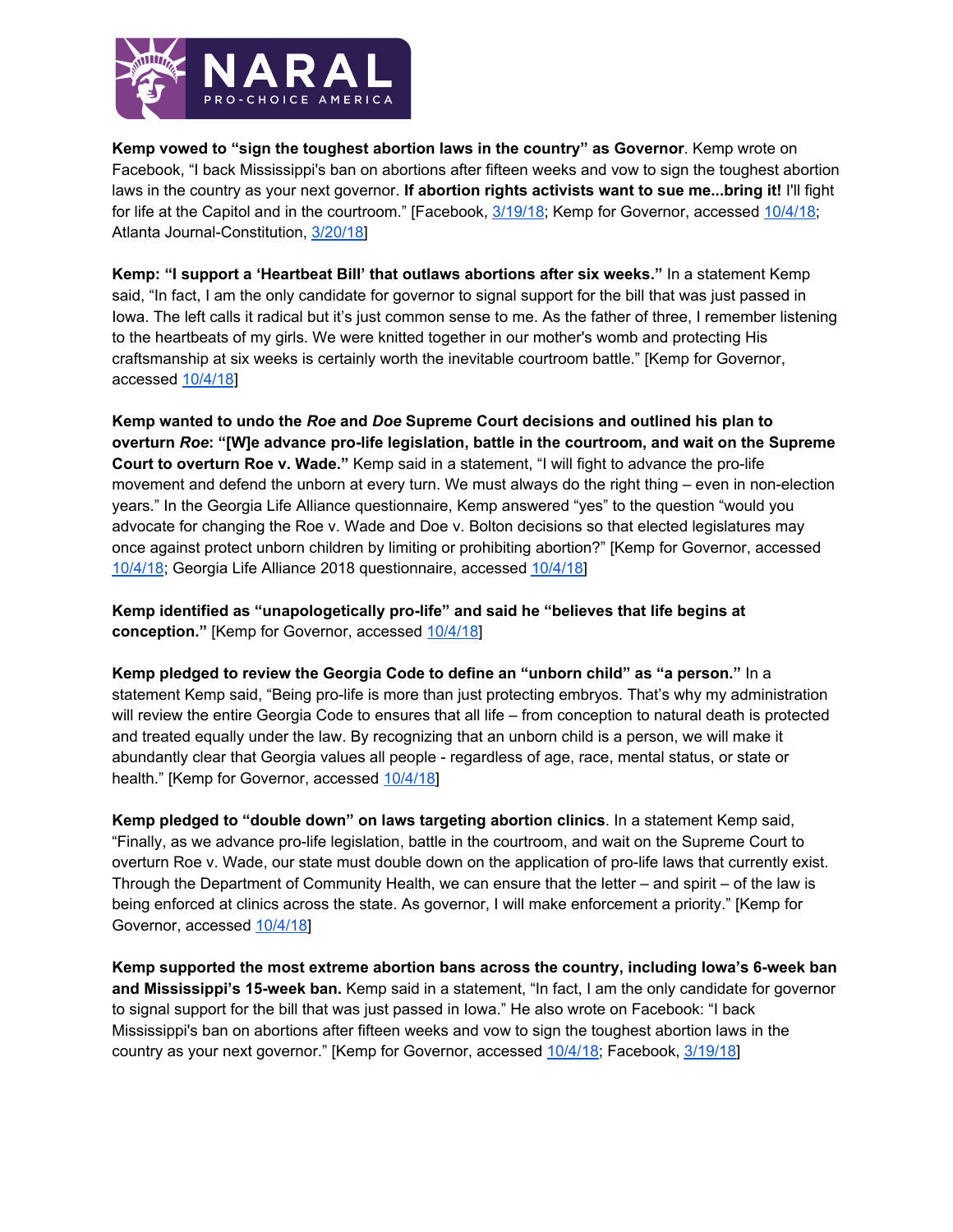

**Kemp supported Georgia's 20-week abortion ban**. Kemp wrote on Facebook, "As a pro-life Georgian, I applaud the Supreme Court's decision upholding the ban on abortions after twenty weeks. This is a huge victory for the pro-life movement and underscores our state's commitment to protecting the rights of the unborn." Kemp also indicated his support for Georgia's 20-week ban in the Georgia Life Alliance questionnaire. [Facebook, [7/19/18;](https://www.facebook.com/BrianKempGA/posts/10154753147846275?__xts__[0]=68.ARDZMSFbyqmgkgVaj_tF29LIhZF60JlGp-a69aSuXeWthRtIvZfzA2DrxrQ3lyq3QL6YJKpByGKrAF2NDcUGdiZhEC4rYnRDLI1wjL1cNshwMWrMUY1vNub1eVioh_z0SpzI6_r81fdgea2ONqFaXWIii8x78y0SLOYqLJjZyJQaJ-QSRmSE33c&__tn__=-R) Georgia Life Alliance 2018 questionnaire, accessed [10/4/18\]](http://georgialifealliance.com/wp-content/uploads/2018/01/Brian-Kemp.pdf)

**Anti-choice groups Family Policy Alliance and Georgia Life Alliance endorsed Kemp for Governor in 2018.** Kemp filled out a questionnaire attesting to his extreme positions on abortion for the Georgia Life Alliance. [Kemp for Governor, accessed [10/4/18](https://www.kempforgovernor.com/posts/news/kemp-i%E2%80%99ll-sign-fight-pro-life-legislation); Georgia Life Alliance 2018 questionnaire, accessed [10/4/18](http://georgialifealliance.com/wp-content/uploads/2018/01/Brian-Kemp.pdf)]

**Kemp aimed to make Georgia more hostile to abortion rights as Governor.** Kemp tweeted, "As governor, I will significantly move the needle on pro-life legislation in our state and fight against the left to make sure these laws stand. I've taken on Obama, Abrams, & groups funded by George Soros before and I am ready to defeat them again." Kemp posted on Facebook: "If elected, Abrams will work to repeal the pro-life legislation I backed in the Senate. As governor, I will make Georgia the safest state in the nation for the unborn." [Twitter, [7/3/18](https://twitter.com/BrianKempGA/status/1014202141500674051); Facebook, [3/29/18](https://www.facebook.com/BrianKempGA/posts/10155499513611275?__xts__%5B0%5D=68.ARADTWDZpEffJxOCFhnWnSgjRY2o95k48Kc5-T6cRJVrV12CHb4byrX9ZwAaz8mozhE8gde_p7lE41fsOM6t_HX0s1Nq_GOzyioxiTrk94INB2hCK89qEX6m0WkGkgLuUsD6GaUK9ZIY3JYP0QI85ukyIb3tGQ2tyaxbIbWjQWWiypDAfx1sTYU&__tn__=-R)]

**Kemp opposed embryonic stem cell research**. Kemp responded "Yes" to the question "Would you vote for measures to protect living human embryos from being used for experiments that would harm or kill them, including embryonic stem cell research regardless of the method used to create the embryo?" in the Georgia Life Alliance questionnaire. [Georgia Life Alliance 2018 questionnaire, accessed [10/4/18](http://georgialifealliance.com/wp-content/uploads/2018/01/Brian-Kemp.pdf)]

## Affordable Care Act And Medicaid

**Kemp called the Affordable Care Act "an absolute disaster," "unconstitutional" and "a complete failure" and called for its replacement.** Kemp wrote on Facebook, "Obamacare is an absolute disaster and it needs to be repealed immediately. We need a free market replacement that puts Georgia patients – not government bureaucrats or special interests – first." Georgia Health News asked Kemp if the Affordable Care Act was unconstitutional, to which he replied, "Obamacare is unconstitutional, but worse, it has been a complete failure. I fully support AG Carr's efforts and know that the real solutions to these pressing issues are found in our state capitals, not in Washington, D.C." [Facebook, [8/14/17;](https://www.facebook.com/BrianKempGA/posts/10154923521821275?__xts__%5B0%5D=68.ARATkF6LAHrB7EFjmcOoxizJ8GziHvNUuLUP8VXzDu1zzGuLm_1j48yZWU_v810806ZCJk2mX9CW4ds67qGUTpvw9-5Fi2uy3tl4P4m_cFPZWyCeLyA1FLtVSxQZHGavRDOSfa6e3I6UVzU9e_8u1LUNoHVFCuLSUu5PNNg6TO5ZKj9Uwr3hF1s&__tn__=-R) Georgia Health News, [9/5/18](https://www.georgiahealthnews.com/2018/09/medicaid-expansion-con-rural-crisis-gubernatorial-candidates-health-care/)]

"**ABRAMS:** The ACA is absolutely constitutional, as affirmed many years ago by the Supreme Court of the United States. I firmly stand against any action seeking to declare the ACA unconstitutional." [Georgia Health News, [9/5/18](https://www.georgiahealthnews.com/2018/09/medicaid-expansion-con-rural-crisis-gubernatorial-candidates-health-care/)]

#### **Kemp supported a lawsuit to overturn the Affordable Care Act.** [The Telegraph, [9/14/18](https://www.macon.com/news/politics-government/election/article218398400.html)]

**Kemp opposed Medicaid expansion**. When asked about expanding Medicaid, Kemp told Georgia Health News, "Medicaid costs too much and fails to deliver for hardworking Georgians. Taking money away from public safety and education to expand up a failed government program will only make things worse. Stacey Abrams sees Medicaid expansion as a step towards a single-payer health care system that puts bureaucrats — not doctors — in charge of the patient's medical decisions. Her radical plan will